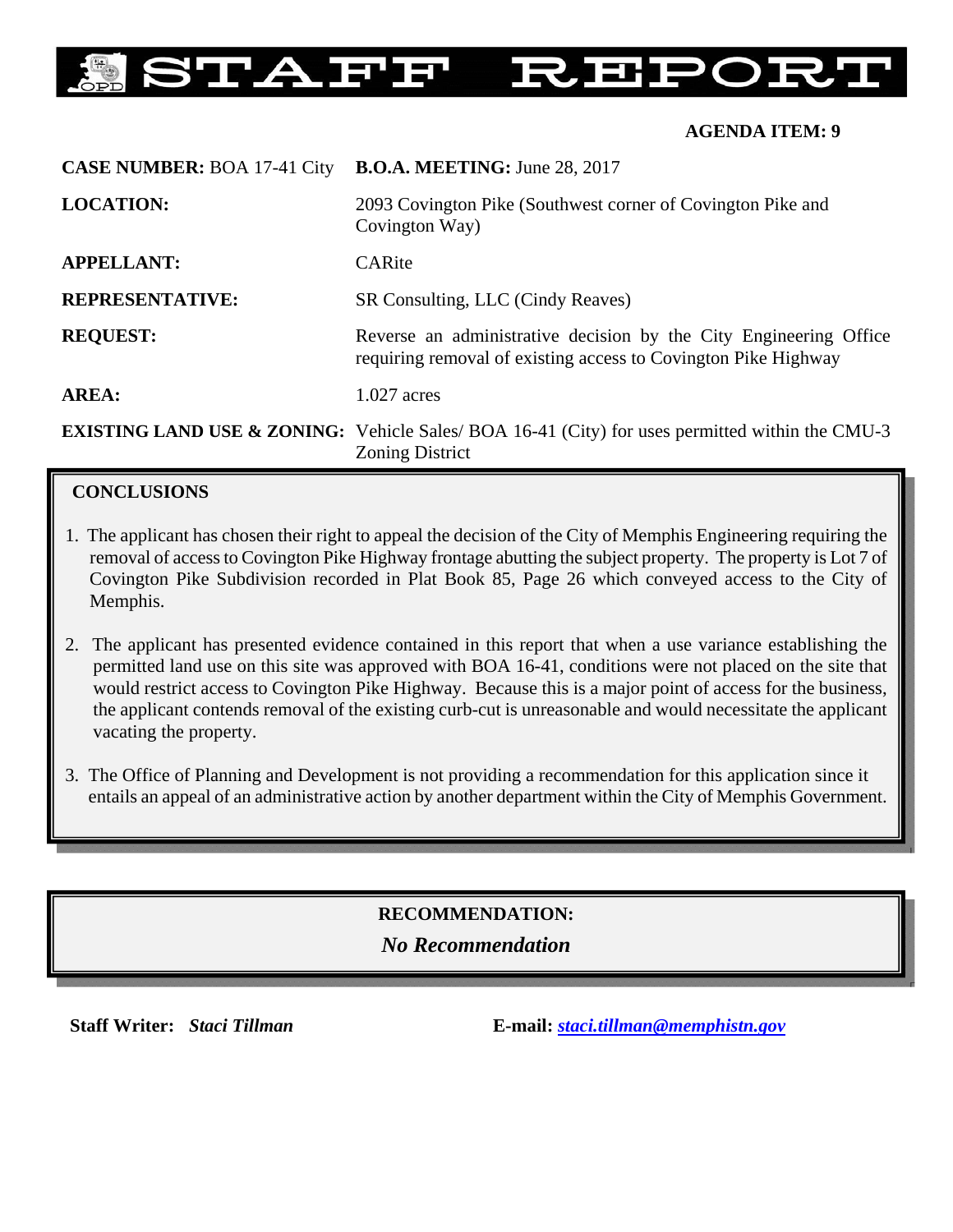

**The subject property is located at 2093 Covington Pike.**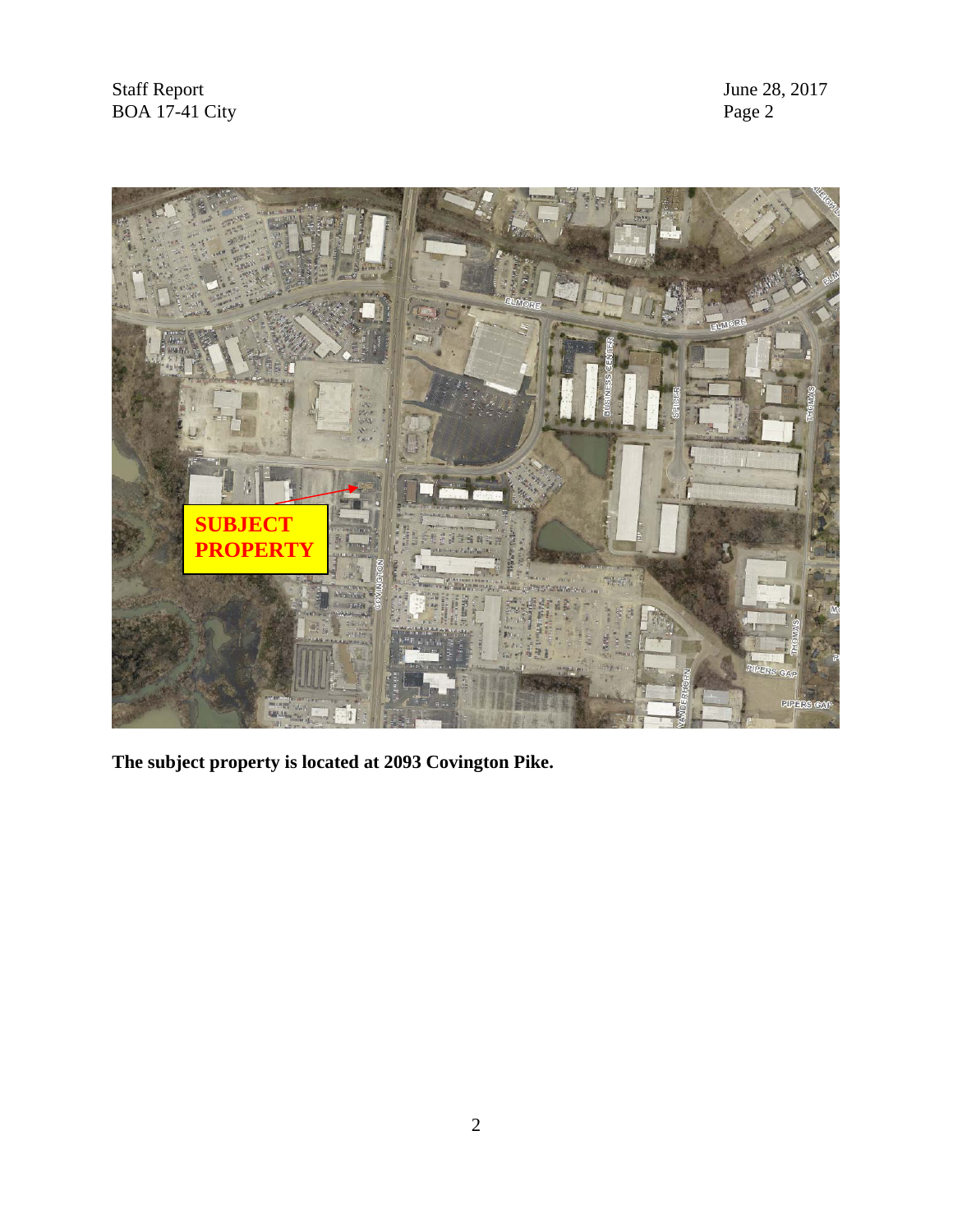Staff Report June 28, 2017<br>BOA 17-41 City Page 3 BOA  $17-41$  City



**The subject property is zoned Commercial Mixed Use (CMU-3).**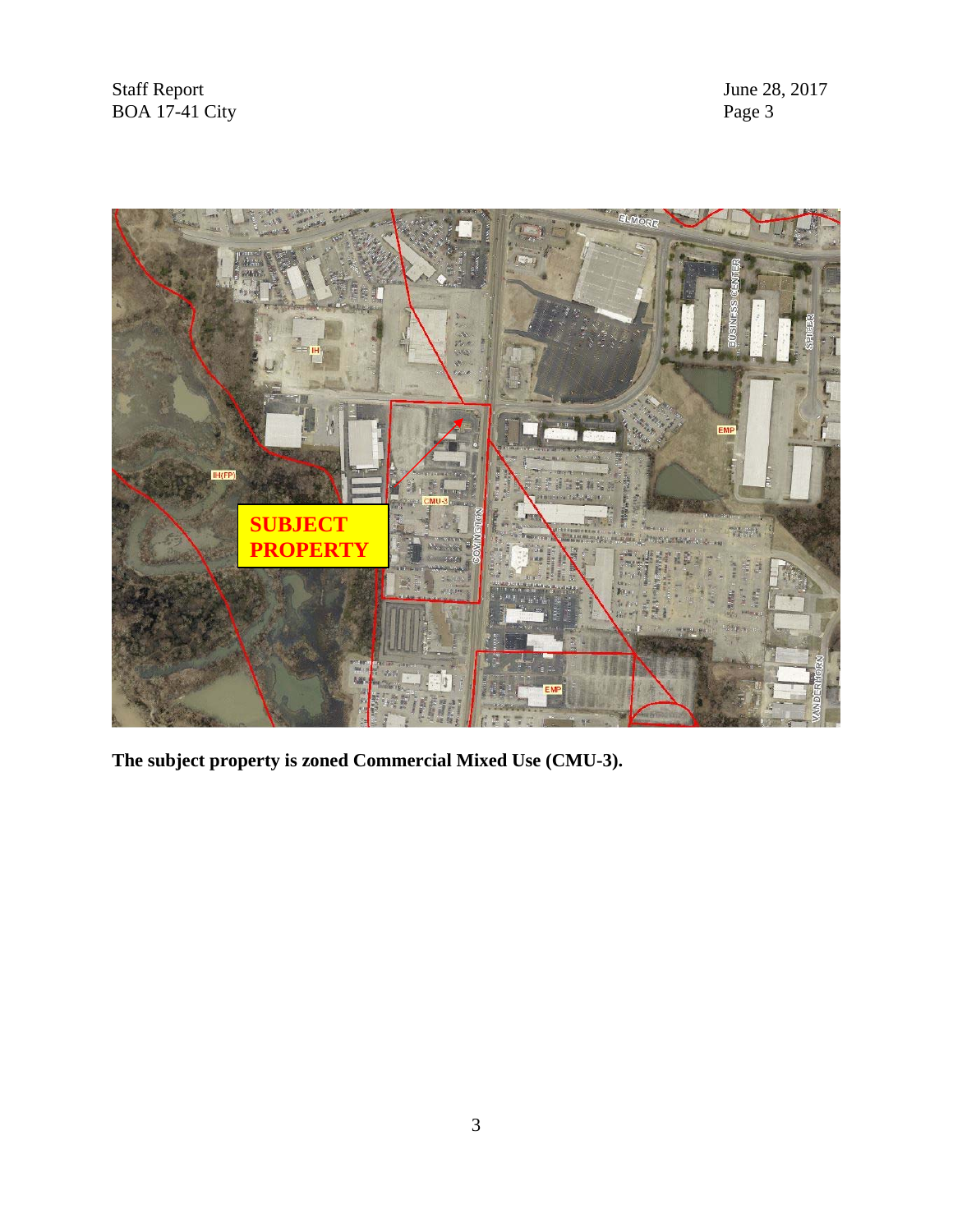

According to the Shelby County Assessor of Property, the site was developed in 1984. The Covington Pike Subdivision, recorded in Plat Book 85, Page 26, conveyed the Covington Pike Highway access fronting the subject property (Lot 7) to the City of Memphis. The adjacent properties fronting Covington Pike Highway directly to the east of the subject property were also required to dedicate access to of Covington Pike to the City of Memphis per Plat Book 94, Page 63. The Shelby County Assessor records indicate permits have been filed for this site dating from December 1983 to October 2016.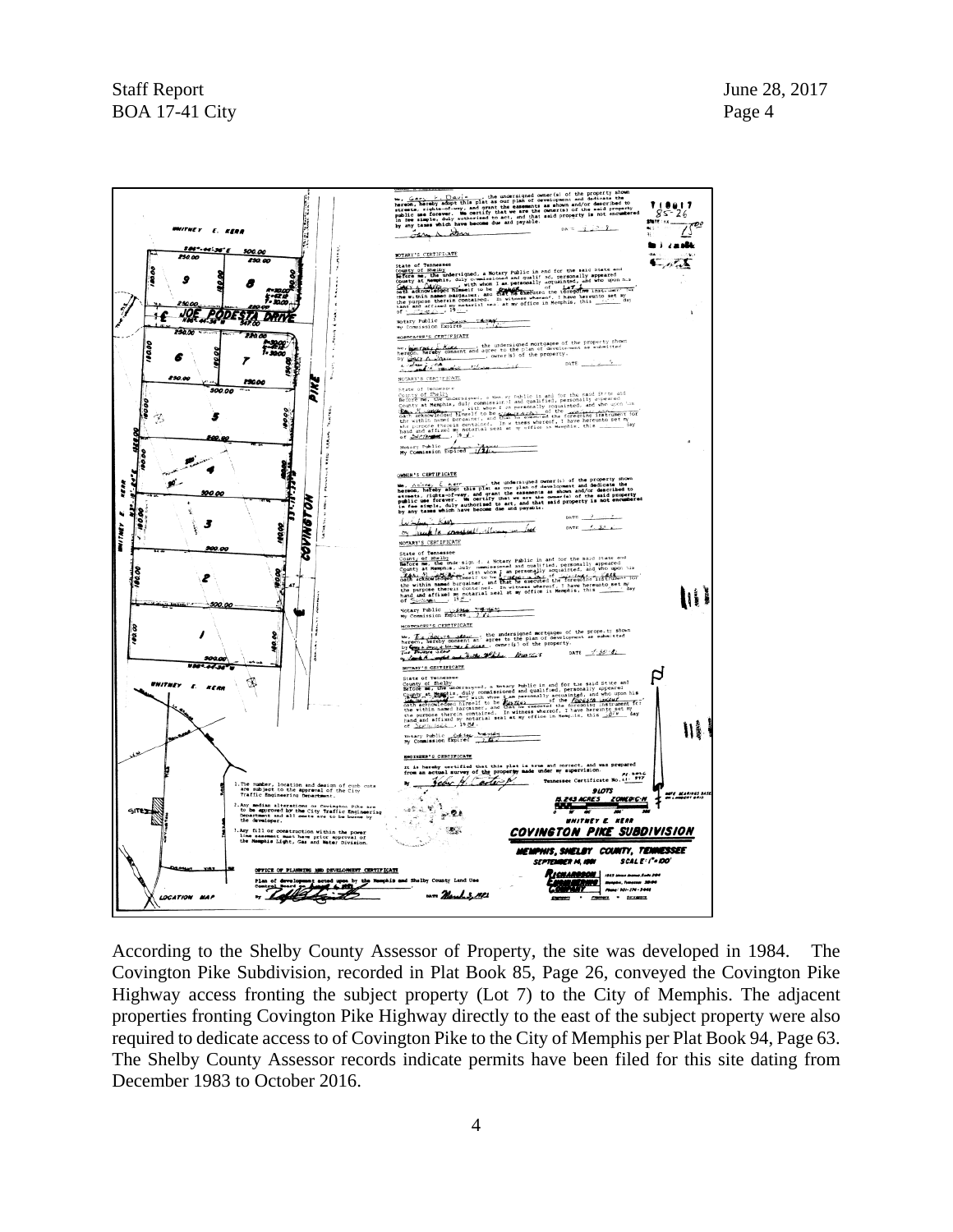

**Plat Book 94, Page 26** 



**Plat Book 94, Page 26 (shown in the previous image circled in red)**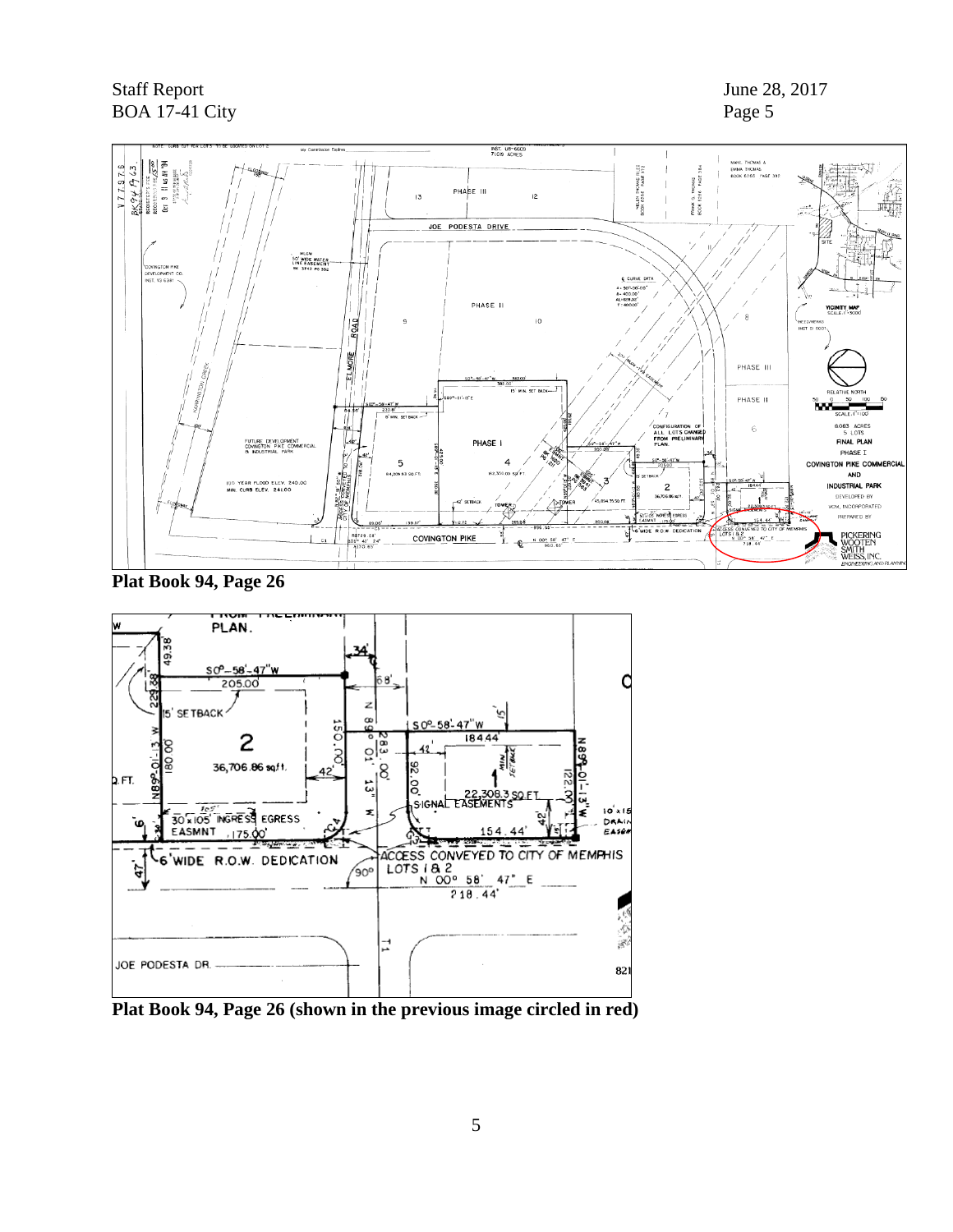# **STAFF ANALYSIS**

Chapter 9.23 of the Memphis and Shelby County Unified Development Code provides an appeal process to the Board of Adjustment for persons who feel they have been aggrieved by a final order, interpretation or decision of the Planning Director, Building Official or other administrator in regards to the provisions of the Unified Development Code. Such is the purpose for this appeal as the applicant wishes to reverse the decision of the City of Memphis Engineering Office requiring the removal of the existing access to Covington Pike fronting the subject property. Though Plat Book 85, Page 26 conveyed access to Covington Pike to the City of Memphis, several permits have been granted at this property whereby the removal has never been required. The City Engineering has indicated to the applicant compliance is now required.

The Board of Adjustment granted a use variance to the property with BOA 16-41. Conditions of approval including City Engineering comments and conditions are outlined in the final staff report and are included in this report. Provided in this staff report is also information provided by the applicant indicating how the closure constraints will impact the operation of their business.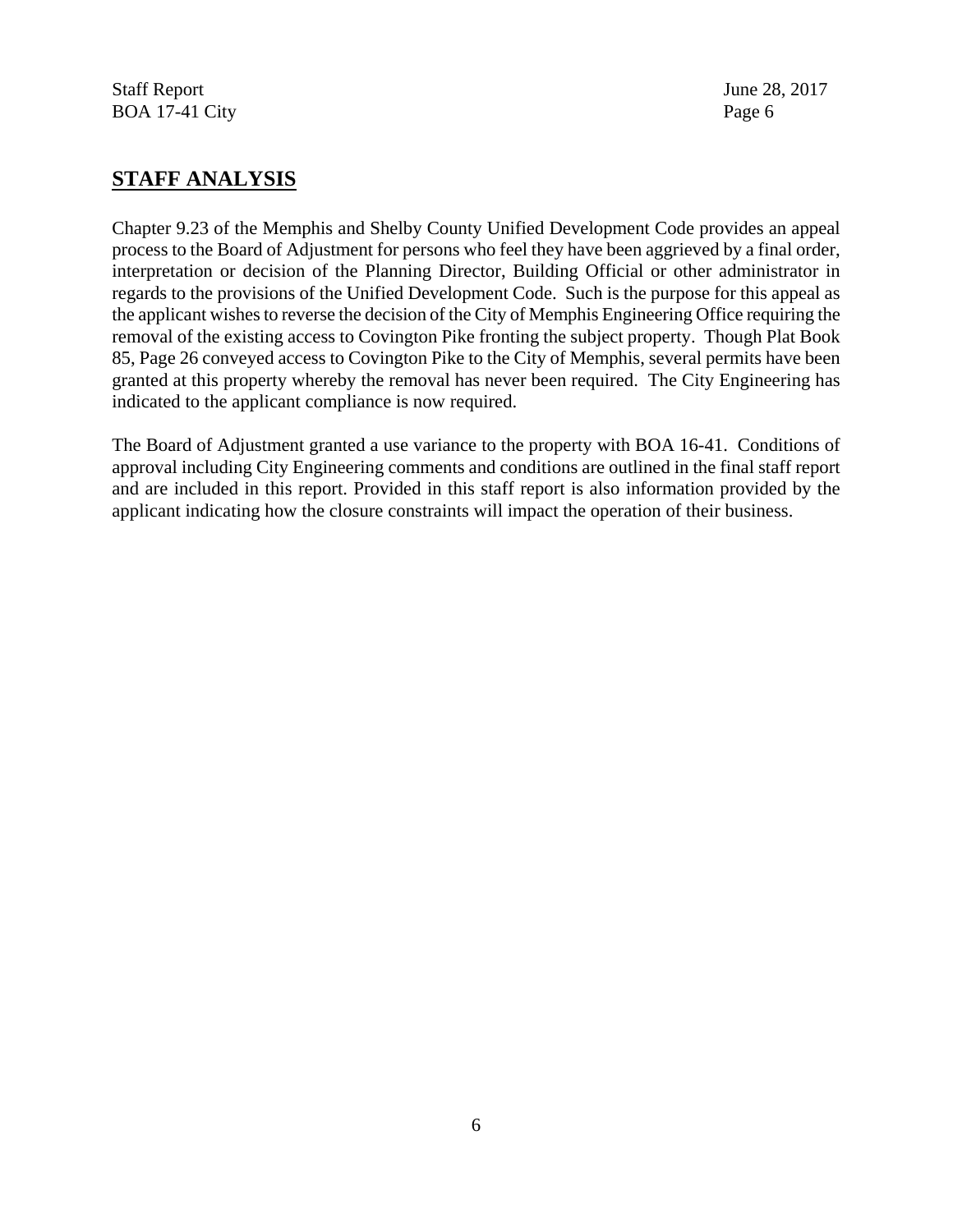### **BOA 16-41 FINAL STAFF REPORT CONDITIONS OF APPROVAL**

**Staff Report B.O.A. 16-41 (City)** 

Page 10 June 22, 2016

#### **RECOMMENDATION:**

### Approval with four (4) conditions

#### **Site Plan Conditions:**

- 1. The City Engineer shall require a full set of engineered plans, signed and sealed by a registered engineer in the State of Tennessee on this project for the repair/replacement of the sidewalk and pedestrian ramps at the southwest corner of the intersection.
- 2. No building permit for work within the right-of-way shall be granted until a full set of engineered plans are approved by the City Engineer. The existing fencing shall be removed from City of Memphis right-of-way and easements.
- 3. The City Engineer shall approve the design, number and location of curb cuts. Any existing nonconforming curb cuts and/or sidewalks shall be modified to meet current City Standards or closed with curb, gutter and sidewalk.
- 4. The Use Variance is conditioned upon a submitted site and landscaping plan. Any modification shall be submitted to the Office of Planning & Development for review and approval.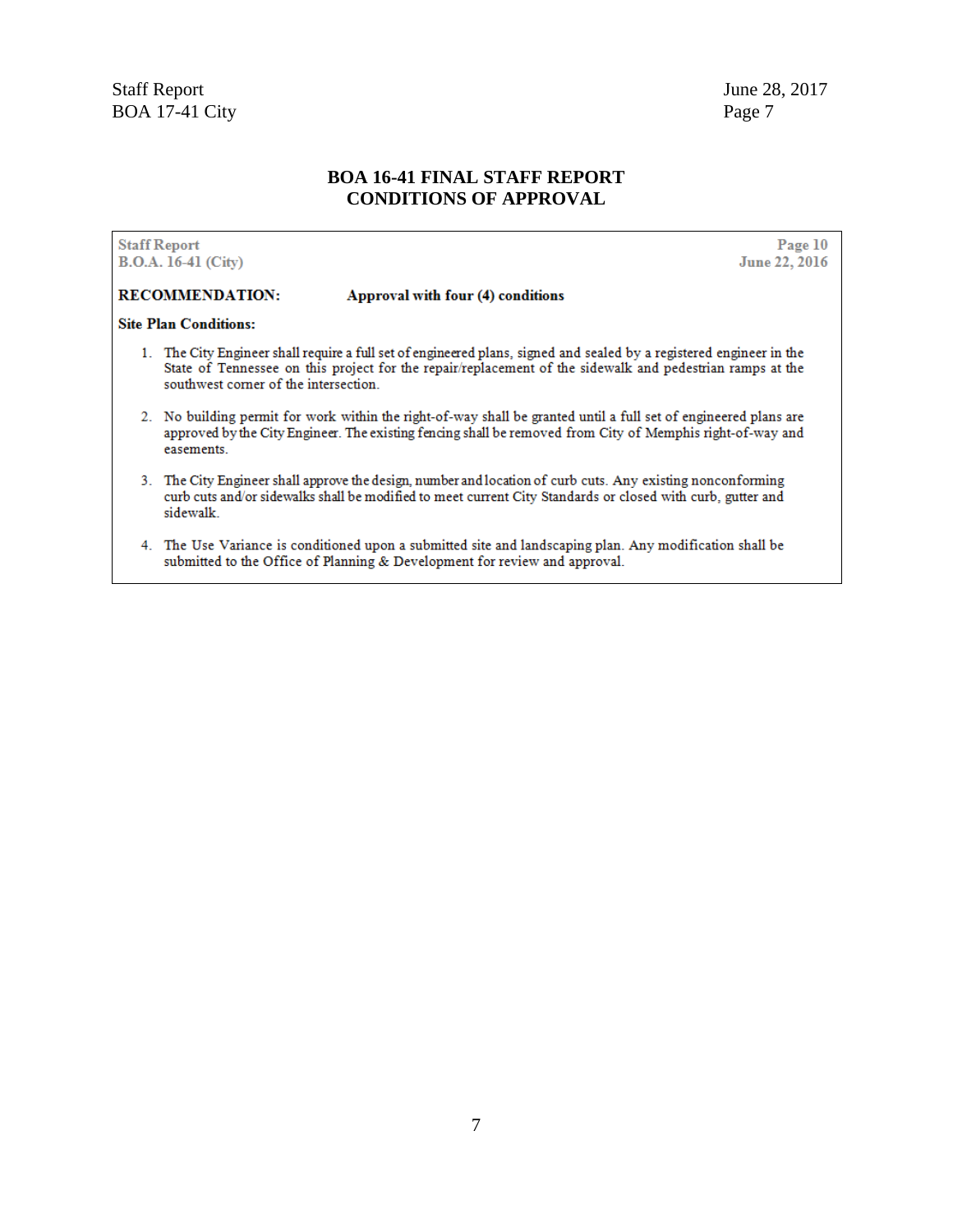## **BOA 16-41 FINAL STAFF REPORT DEPARTMENTAL COMMENTS**

| <b>Staff Report</b>        |                  | Page 11       |
|----------------------------|------------------|---------------|
| $B.O.A. 16-41 (City)$      |                  | June 22, 2016 |
|                            |                  |               |
| <b>GENERAL INFORMATION</b> |                  |               |
| <b>Street Frontage:</b>    |                  |               |
| <b>Planning District:</b>  | Raleigh-Bartlett |               |
| <b>Zoning Atlas Page:</b>  | 1845             |               |
| <b>Parcel ID:</b>          | 088039 00013     |               |
|                            |                  |               |

#### DEPARTMENTAL COMMENTS

The following comments were provided by Inter-governmental Agencies/Organizations to which this application was referred:

#### **City Engineer:**

A previous owner of this site placed an iron fence along the road frontage of the parcel. The fence is within the right-of-way of Covington Way, blocking both the public sidewalk and access to the pedestrian crossing controls on the existing traffic signal pole at Covington Pike and Covington Way. The fence appears to be within a public sanitary sewer easement along Covington Pike. A "right of access conveyed to City of Memphis" and a "sanitary sewer easement" are shown on the provided plat along Covington Pike. The right for drive access to Covington Pike is not found on the plat. The existing traffic signal pole and pedestrian crossing are not shown on the Site Plan provided and neither is the existing fencing.

The City Engineer has no objection to the Use Variance subject to the following conditions:

- The City Engineer will require a full set of engineered plans, signed and sealed by a registered engineer in the  $1.$ State of Tennessee on this project for the repair/replacement of the sidewalk and pedestrian ramps at the southwest corner of the intersection of Covington Pike and Covington Way.
- $2.$ No building permit for work within the right-of-way shall be granted until a full set of engineered plans are approved by the City Engineer.
- $3.$ The City Engineer shall approve the design, number and location of curb cuts.
- 4. The existing fencing shall be removed from City of Memphis right-of-way and easements.
- 5. Any existing nonconforming curb cuts shall be modified to meet current City of Memphis Standards or closed with curb, gutter and sidewalk.
- 6. All public easements should be shown on the plat.
- $7.$ All drives should be shown on the plat.
- 8. Required landscaping shall not be placed on sewer easements.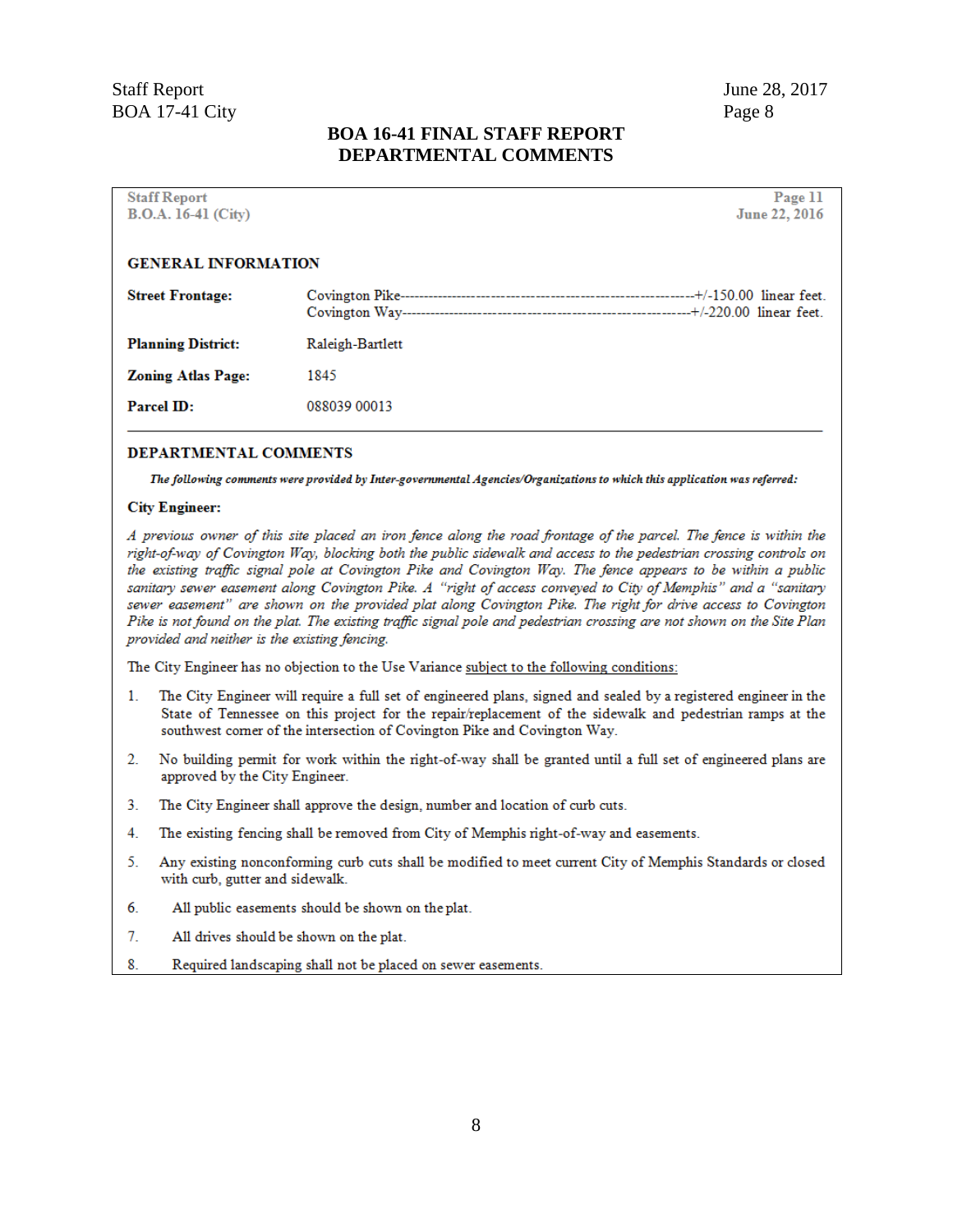## **GENERAL INFORMATION**

**PUBLIC NOTICE:** Three public notices were mailed on 06/16/17 to the subject property owner and owner representatives. No public sign posting is required.

**Zoning Atlas Page:** 1845

**Parcel ID: 088039 00013** 

# **DEPARTMENTAL COMMENTS**

The following comments were provided by agencies to which this application was referred:

| <b>City Engineer:</b>                                       | The City Engineer objects to the continued use of this<br>illegal access. The applicant should be required to come<br>into compliance with the recorded conditions of approval. |
|-------------------------------------------------------------|---------------------------------------------------------------------------------------------------------------------------------------------------------------------------------|
| <b>County Engineer:</b>                                     | No comments received.                                                                                                                                                           |
| <b>County Fire Division:</b>                                | No comments received.                                                                                                                                                           |
|                                                             | <b>City/County Health Department:</b> No comments by the Water Quality Branch & Septic Tank<br>Program.                                                                         |
| <b>Shelby County Schools:</b>                               | No comments received.                                                                                                                                                           |
| <b>Construction Code Enforcement:</b> No comments received. |                                                                                                                                                                                 |
| Memphis Light, Gas and Water: No comments received.         |                                                                                                                                                                                 |
| <b>Neighborhood Associations:</b>                           | No comments received.                                                                                                                                                           |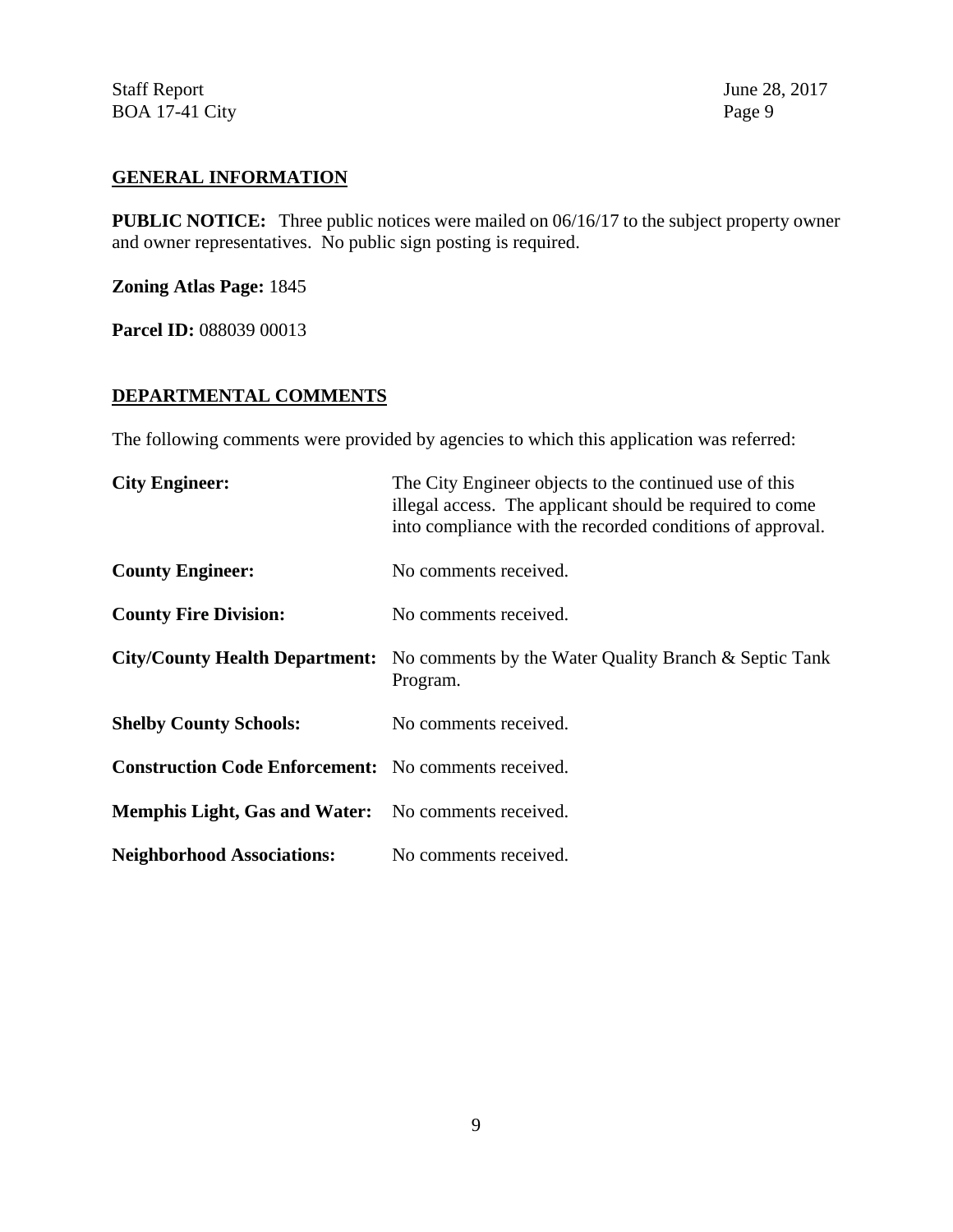### **LETTER OF INTENT**

ENGINEERING . PLANNING **LANDSCAPE ARCHITECTURE** 

5909 Shelby Oaks Drive Suite 200 Memahis TN 38134

DNSULTING, LLC Tel: 901-373-0380 Fax: 901-373-0370 www.SRCE-memphis.com

Date: May 26, 2017

Office of Planning & Development To:

From: Cindy Reaves

Re: 2093 Covington Pike

Job #: 17-0042

#### **LETTER OF INTENT**

This application is for an appeal from an Administrative Decision for property at 2093 Covington Pike at the southwest corner of Covington Pike and Covington Way. The property is Lot 7 of Covington Pike Subdivision recorded in Plat Book 85, Page 26 which conveyed access to Covington Pike to the City of Memphis. City Engineering has stated to remove the existing access to Covington Pike per Plat Book 85, Page 26. We are requesting approval to allow the current access to remain. The building was built in 1983 and it has always had access to Covington Pike that existed before the current owner bought the property in 2003. Since the time it was built several different tenants have occupied the property and used the Covington Pike access for their businesses. There have been several remodels, building additions and use and occupancy permits, which did not require the removal of this curb cut. This is a major point of access to the site and the tenant has claimed they cannot operate without this access. The adjacent properties on the east side of Covington Pike at Covington Way were also required per Plat Book 94, Page 63 to convey access of Covington Pike to the City of Memphis and both parcels currently use access points within this conveyed area.

We appreciate your support with this request. Please contact me if you have any questions.